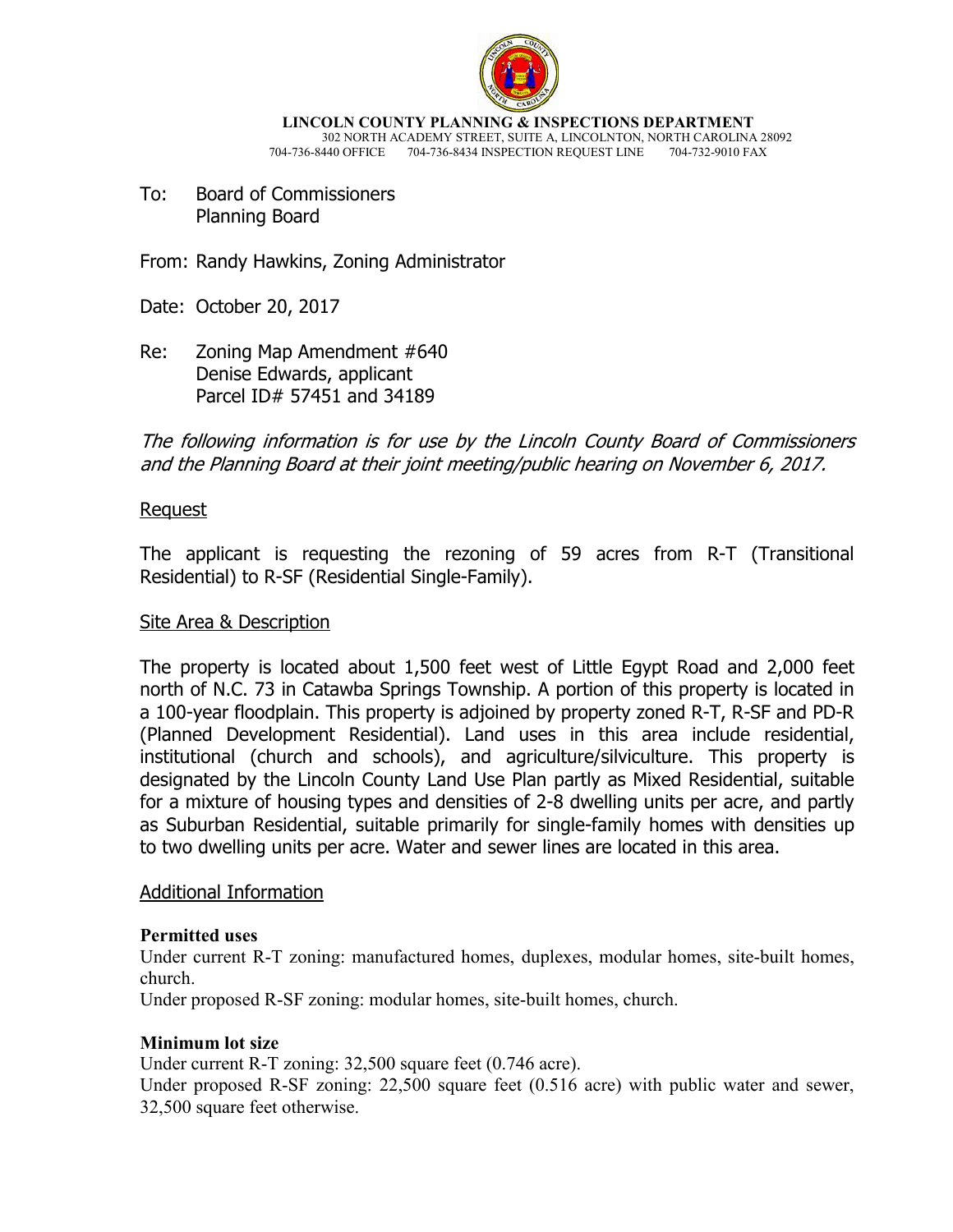## **Adjoining zoning and uses**

East: zoned R-T and R-SF, undeveloped tracts. South: zoned R-T and R-SF, undeveloped tracts and school site. West: zoned R-SF, residential uses and undeveloped tract. North: zoned R-T and PD-R, undeveloped tracts.

## Staff's Recommendation

Staff recommends approval of the rezoning request. See proposed statement on following page.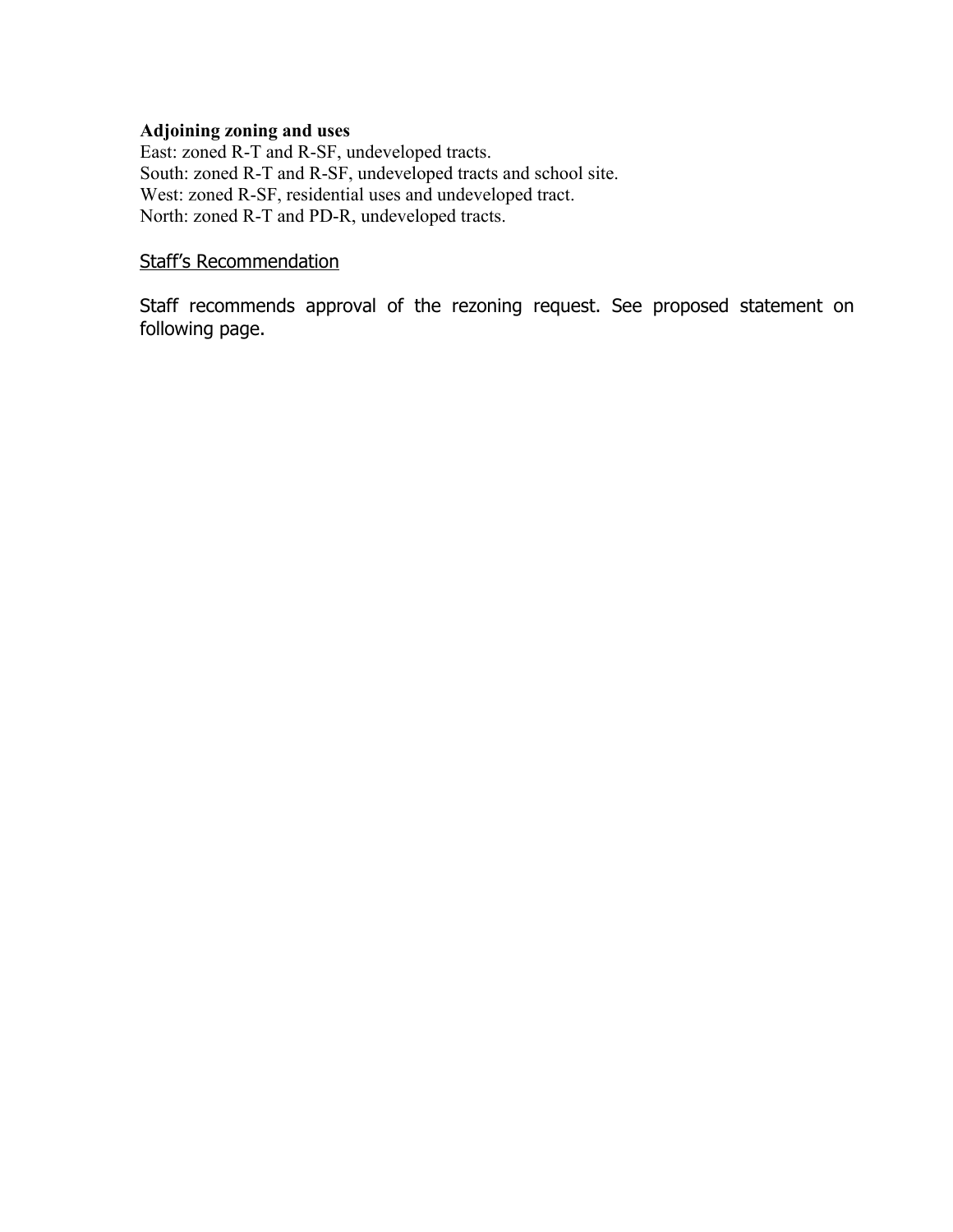

**LINCOLN COUNTY PLANNING & INSPECTIONS DEPARTMENT**

 302 NORTH ACADEMY STREET, SUITE A, LINCOLNTON, NORTH CAROLINA 28092 704-736-8440 OFFICE 704-736-8434 INSPECTION REQUEST LINE 704-732-9010 FAX

# **Zoning Amendment Staff's Proposed Statement of Consistency and Reasonableness**

| Case No. $ZMA #640$ |                                                                            |
|---------------------|----------------------------------------------------------------------------|
|                     | <b>Applicant Denise Edwards</b>                                            |
|                     | Parcel ID# $57451$ and 34189                                               |
|                     | Location 1,500 feet east of Little Egypt Road, 2,000 feet north of N.C. 73 |
|                     | Proposed amendment rezone from R-T to R-SF                                 |

This proposed amendment **is consistent** with the Lincoln County Comprehensive Land Use Plan and other adopted plans in that:

**This property is part of an area designated by the Land Use Plan partly as Mixed Residential, suitable for densities of 2-8 dwelling units per acre, and partly as Suburban Residential, suitable for densities up to two dwelling units per acre. The rezoning would allow a density of slightly less than two dwelling units per acre.** 

This proposed amendment **is reasonable and in the public interest** in that:

**This property is adjoined on all sides by properties zoned residential. It is adjacent to properties zoned R-SF. A reduction in the minimum lot size is reasonable in areas where public water and sewer are available. R-SF zoning is more restrictive than R-T zoning in terms of permitted uses.**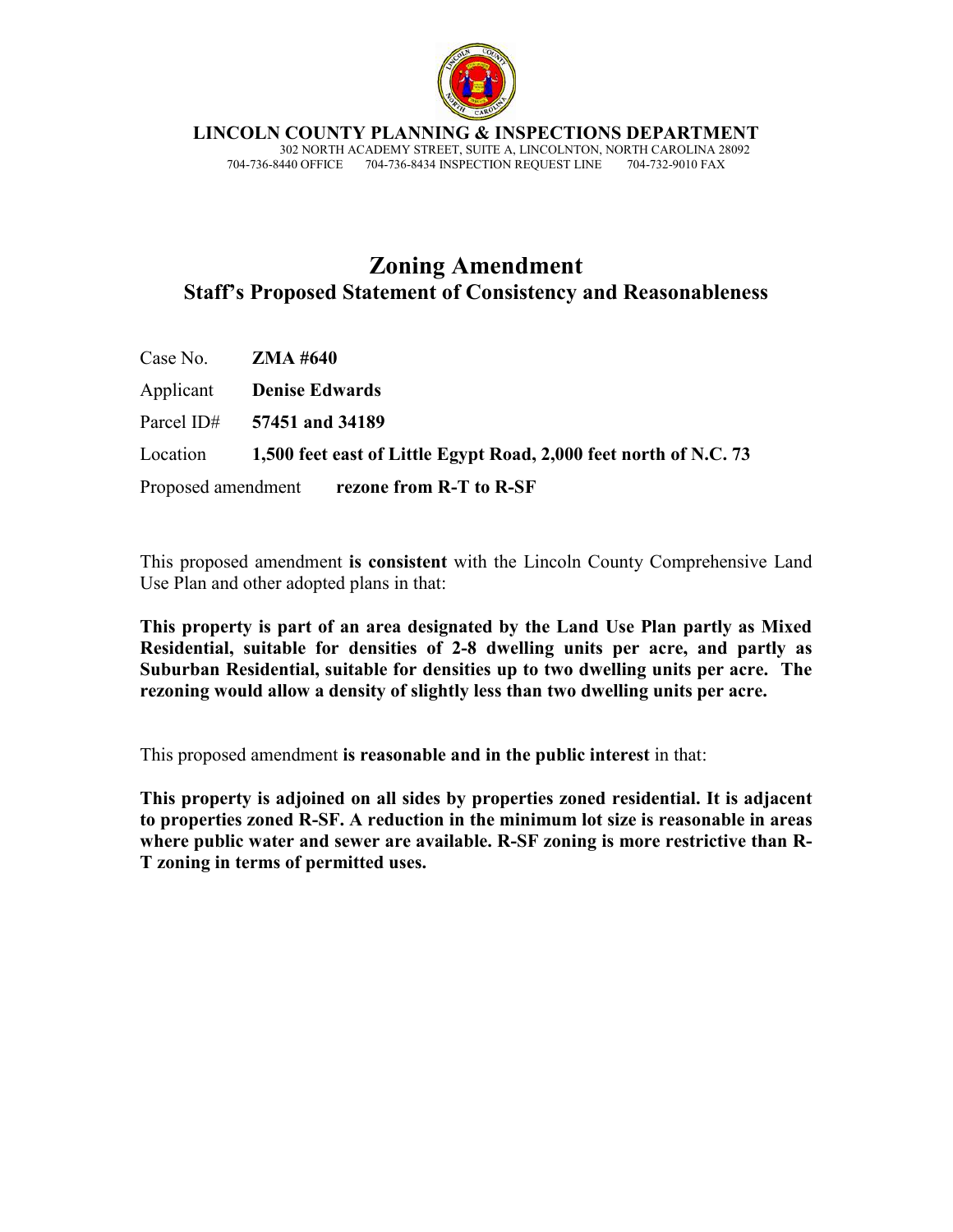

## **Zoning Map Amendment Application**

Lincoln County Planning and Inspections Department **Zoning Administrator** 302 N. Academy St., Lincolnton, NC 28092 Phone: (704) 736-8440 Fax: (704) 732-9010

| Part I<br>Applicant Name Marian Denise Colwards                                        |  |
|----------------------------------------------------------------------------------------|--|
| Applicant Address 415 CVOCKER Road Kings Myn, NC28086                                  |  |
| Applicant Phone Number 704-601e-5152                                                   |  |
| Property Owner's Name Harold Hunter and Heirs                                          |  |
| Property Owner's Address 310 N. Little Egypt Rd. Denver, NC 28031                      |  |
| Property Owner's Phone Number $\frac{764}{694}$ – $(0)$                                |  |
| Property Location LindsAy DRive LinColn County                                         |  |
| Property ID # (10 digits) 3697588394 Property Size 55 acke                             |  |
| Parcel # (5 digits) $57145$ Deed Book(s) $1696$ Page(s) $\rightarrow$                  |  |
| Existing Zoning District $R-T$ Proposed Zoning District $SFR (R-SF)$                   |  |
| Briefly describe how the property is currently being used and any existing structures. |  |
| avily wooded Lot never been improved upon.                                             |  |
| ructures.                                                                              |  |

Briefly explain the proposed use and/or structure which would require a rezoning.

amily residen

## APPLICATION FEE (less than 2 acres \$200, 2-5 acres \$400, 5+ acre \$800) **MUST BE RECEIVED BEFORE PROCESSING.**

I hereby certify that all of the information provided for this application and attachments is true and correct to the best of my knowledge.

wards plicant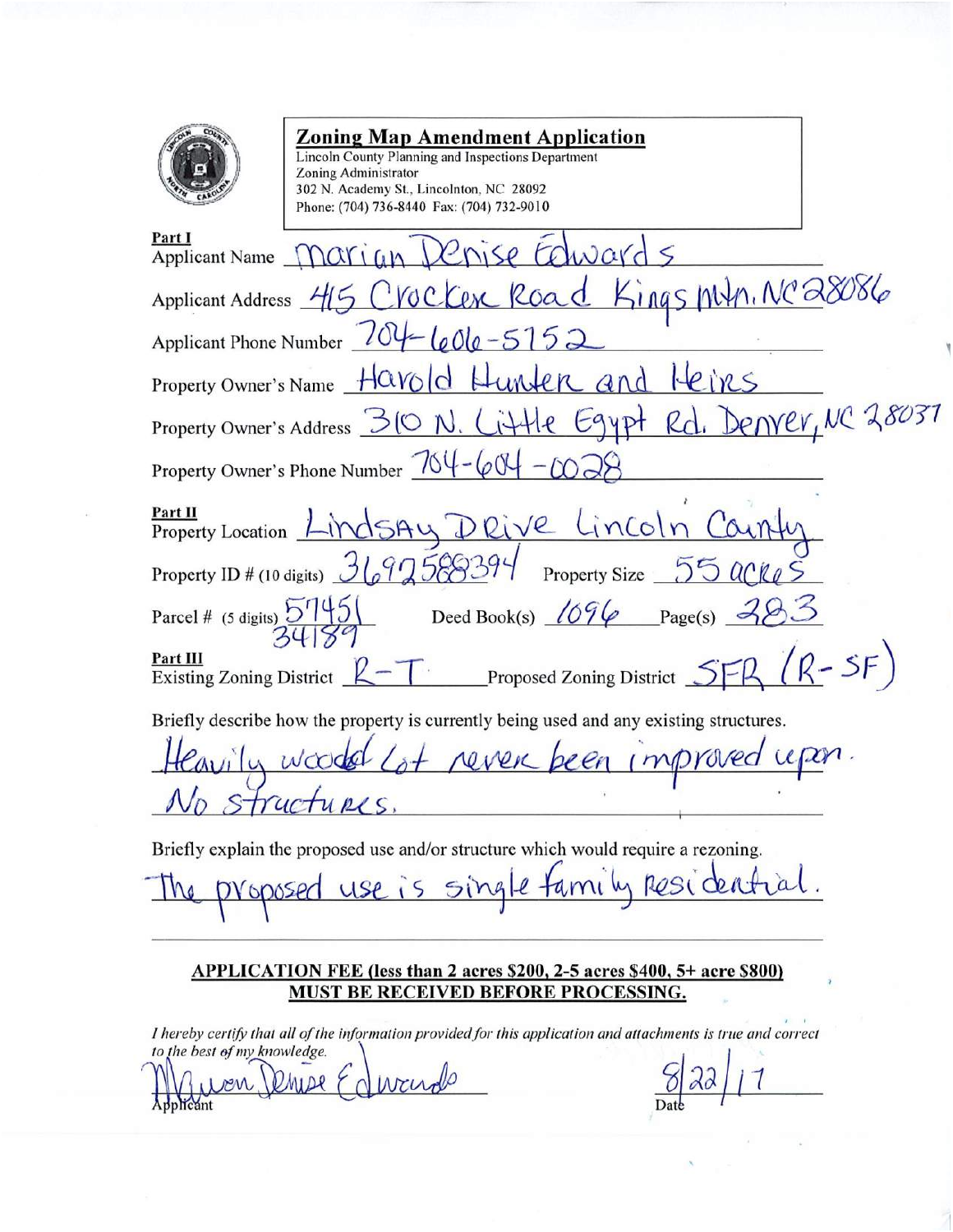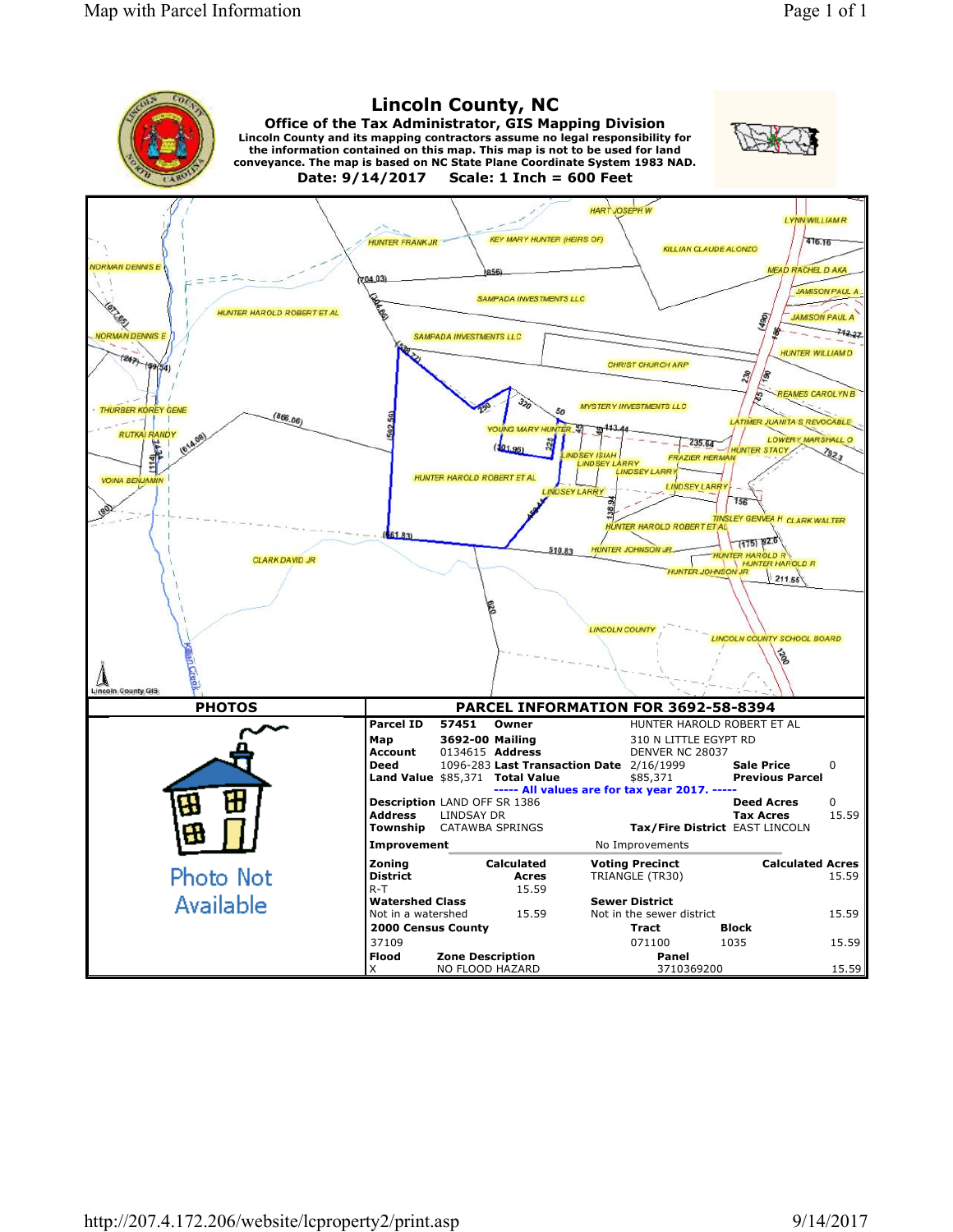